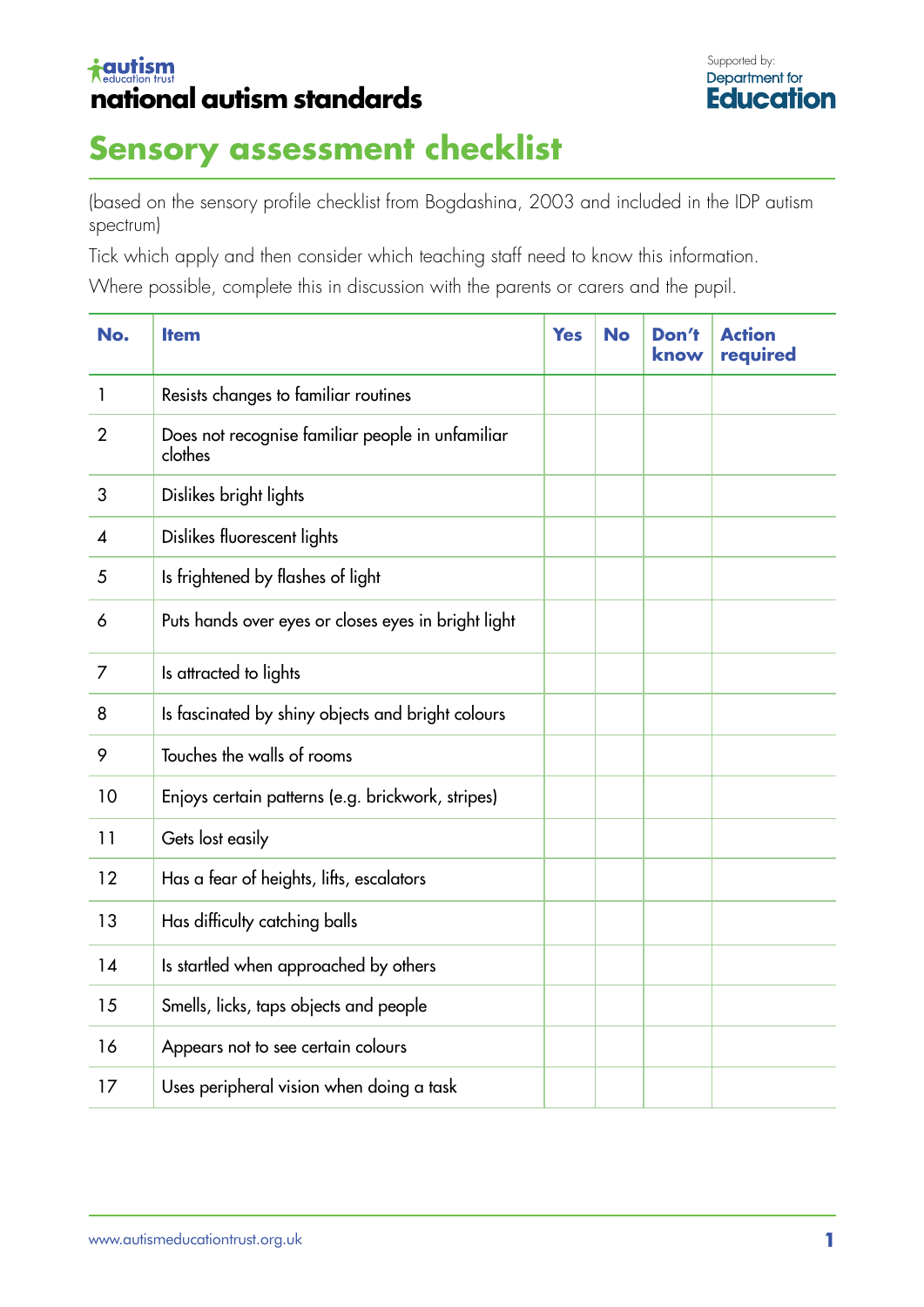## <del>i autism</del><br>**national autism standards**

| No. | <b>Item</b>                                                    | <b>Yes</b> | <b>No</b> | Don't<br>know | <b>Action</b><br>required |
|-----|----------------------------------------------------------------|------------|-----------|---------------|---------------------------|
| 18  | Finds it easier to listen when not looking at person           |            |           |               |                           |
| 19  | Remembers routes and places extremely well                     |            |           |               |                           |
| 20  | Can memorise large amounts of information on<br>certain topics |            |           |               |                           |
| 21  | Finds crowded areas very difficult                             |            |           |               |                           |
| 22  | Prefers to sit at back of group or front of group              |            |           |               |                           |
| 23  | Covers ears when hears certain sounds                          |            |           |               |                           |
| 24  | Can hear sounds which others do not hear                       |            |           |               |                           |
| 25  | Is very distressed by certain sounds                           |            |           |               |                           |
| 26  | Bangs objects and doors                                        |            |           |               |                           |
| 27  | Is attracted by sounds and noises                              |            |           |               |                           |
| 28  | Does not like shaking hands or being hugged                    |            |           |               |                           |
| 29  | Likes a hug if chosen to do this                               |            |           |               |                           |
| 30  | Only seems to hear the first words of a sentence               |            |           |               |                           |
| 31  | Repeats exactly what others have said                          |            |           |               |                           |
| 32  | Very good auditory memory for songs and rhymes                 |            |           |               |                           |
| 33  | Dislikes the feel of certain fabrics and substances            |            |           |               |                           |
| 34  | Seems unaware of pain and temperature                          |            |           |               |                           |
| 35  | Dislikes certain foods and drinks                              |            |           |               |                           |
| 36  | Seeks pressure by crawling under heavy objects                 |            |           |               |                           |
| 37  | Hugs very tightly                                              |            |           |               |                           |
| 38  | Enjoys feeling certain materials                               |            |           |               |                           |